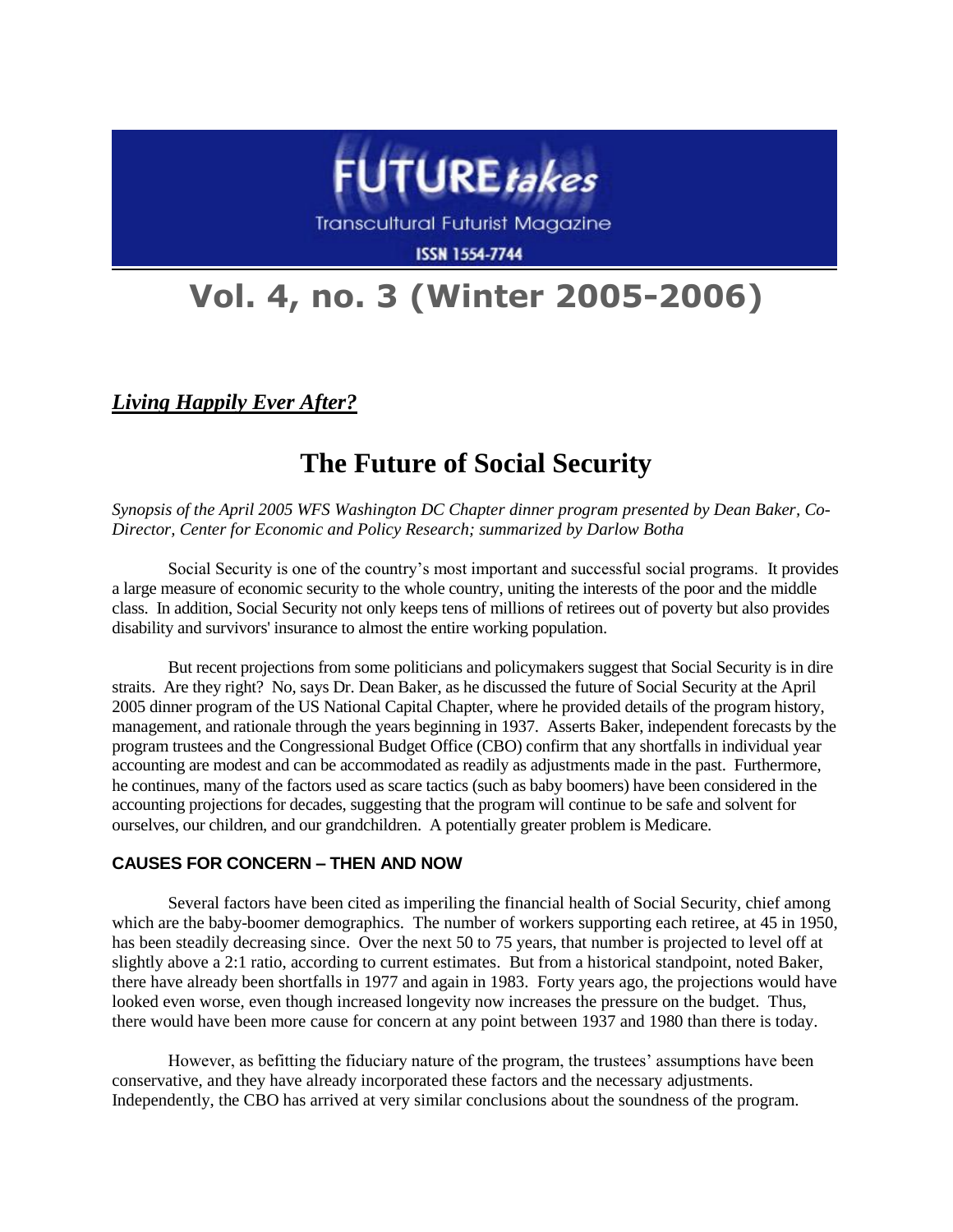Baker also stated that between 1977 and 1983, significant changes were made to accommodate changing demographics. The Social Security tax rate (employer and employee) was raised from 6% to 10.6%, well in excess of current benefit payments, with the surplus applied to building the trust fund.

#### **PRESENT STATUS**

The value of the Social Security Trust (SST), which is invested in US government bonds, is presently \$1.7 trillion. The value peaks in 2015 at 500% of benefits payments projected for that year and is projected as completely drawn down in approximately 2043 (or 2052, according to the CBO), but with all scheduled payments paid up to that point. Beginning in 2018, interest on the bonds will be needed to pay the benefits, but selling the bonds themselves will not be necessary. Even if no changes are made, benefits that are presently scheduled can be paid through 2043, and the program will always pay a higher benefit than what present retirees receive, even after inflation adjustment. Reminded Baker, the benefits when this happens will be larger in comparable dollars than they are now because benefits are indexed to average income, and the ratio between average and median income is projected to continue increasing. Furthermore, notes Baker, if the future gross domestic product (GDP) growth is closer to historical levels, the shortfall will be even less than what the trustees project.

Dr. Baker presented additional facts of interest. In addition to being adjusted for inflation, SST projections account for the demographic changes including lifespan increases and changing workforce patterns. Real hourly compensation after Social Security taxes, referenced to 100 in 2000, will rise to 280 in 2080. This will decrease by 10 in 2043 when the trust fund is finally depleted. Also, if payroll taxes are increased as needed to continue paying full social security benefits, then in 2043, there will be a oneyear decrease in hourly compensation – just a blip – according to the trustees' figures. The trustees' have identified the needed payroll tax increases as 1.3% per year, while the CBO has pegged the needed increase at 1.5%.

#### **SO WHY THE CONCERN?**

Returning to the dire predictions of various policymakers and politicians, Baker discussed why he regards these predictions as baseless. For example, he emphasized that expressing the shortfall in terms of trillions of dollars is misleading. A better measure, he proposes, is as a percentage of GDP, since nobody knows what a million dollars will mean decades from now. Returning to the demographic factors, Baker noted that the trustees' calculations factor in not only the aging baby-boomers but also immigration, the projected shortfall of labor – and the fact that in 2000, for example, there was an increase in employment among workers 55 and older but a decrease among workers below age 55. He further noted that according to most economists, productivity is increasing.

More sobering was Baker's statement that if the US health care system is not fixed, then the US will face an economic crisis, even if Medicare is discontinued immediately. Observed Baker, while the Social Security shortfall as a percent of GDP is 0.73%, the projected shortfall for Medicare is 2.0% of GDP.

#### **PRIVATIZATION**

Observed Baker, the administrative costs of Social Security as a percent of the annual benefits are 50 cents per \$100. This is 0.6% of the Social Security budget (that is, the retirement, disability, and survivors' portions). In contrast, decentralized privatized systems in other countries have administrative costs that are 15% of the budgets of their Social Security equivalent systems, whereas for centralized privatized systems, the percent is 5% (a factor of 10 above the present US system).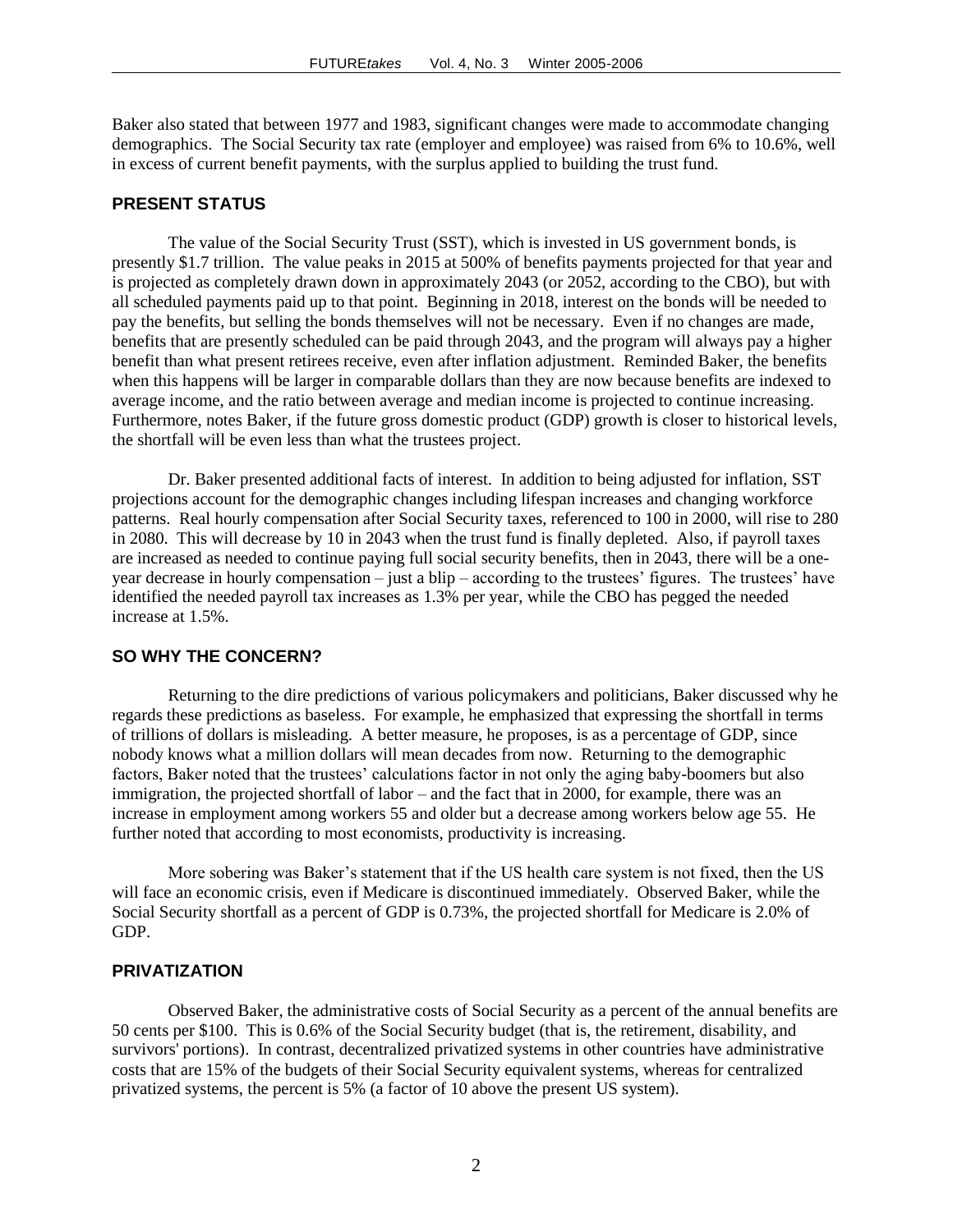Continued Baker, the reinvestment that a privatized system would involve depends on how stock returns are allocated between dividends and capital gains. Furthermore, the high price-to-earnings ratios (PEs) of recent years point to a slow growth rate, rendering it impossible for stocks to provide there historic rates of return.

## **CONCLUSION**

Baker concluded that Social Security is a fundamentally sound program that is effective in fulfilling its mission, to provide a core retirement income. In Baker's view, the program must be protected. In addition, he stated the need for policy emphasis on a healthy environment and on global warming.

# **QUESTIONS, ANSWERS, AND COMMENTS (as best captured):**

C: The recent rash of pension plan defaults is expected to result in more workers continuing on past previously planned retirement dates.

A: This is true. For this reason, Social Security is now more important to a larger number of people. Another reason for older workers returning to the workforce is to obtain healthcare coverage.

C: Business and the administration want to privatize Social Security to provide investment vehicles.

A: If economic growth slows, then it is difficult for the administration to sell the program – to tell people that the stock market will do well.

A (to a comment on the deficit): There are two sets of books. According to the "on-budget" figures, that deficit is \$600 billion. The "unified budget" shows a deficit of \$420 billion. The unified budget has its place, but if one asks how much the government has to repay, the answer is \$600 billion.

Q: How valid are the projections for the solvency of Social Security in the far term – given the possibility of "wild cards" such as war, environmental disaster, resource exhaustion, or a precipitous decline in the value of the dollar? Expanding on the latter point, a massive sell-off of US securities can impact the US economy substantially – and with it, Social Security. Presently, other nations including China are buying US securities, but how sustainable is this – considering that on one hand, US securities may become less desirable to China at some point, while on the other hand, a massive sell-off will hurt China too by reducing the value of the US securities that they do have (in a manner analogous to a majority stockholder dumping his stock)?

A: Forecasting 75 years out or out to infinity really doesn't make sense, but a 10-20 year forecast is reasonable. We will be seeing a very different world in 2080. Presently, the rest of the world is letting the US be the biggest consumers, but this is not sustainable for 50 years. Furthermore, other countries buy our securities to help their export markets. That is, they are paying us to buy their goods. However, they can grow their economies in other ways. Therefore, the question becomes, how long will they pay us to buy their goods? Because of the strong dollar, we buy a lot of Chinese goods. The Chinese buy few American goods, since to them, American goods are more expensive. A modest increase in their standard of living may result in their buying fewer American goods, which will then need to be bought more and more by Americans to sustain the American economy. India is also developing, but it is a democracy, and as a result, its economy may not be as export-oriented.

*Dr. Dean Baker is Co-Director of the Center for Economic and Policy Research in Washington, DC (www.cepr.net). He previously worked as a senior economist at the Economic Policy Institute and was an assistant professor at Bucknell University. His prolific list of publications includes books and articles*